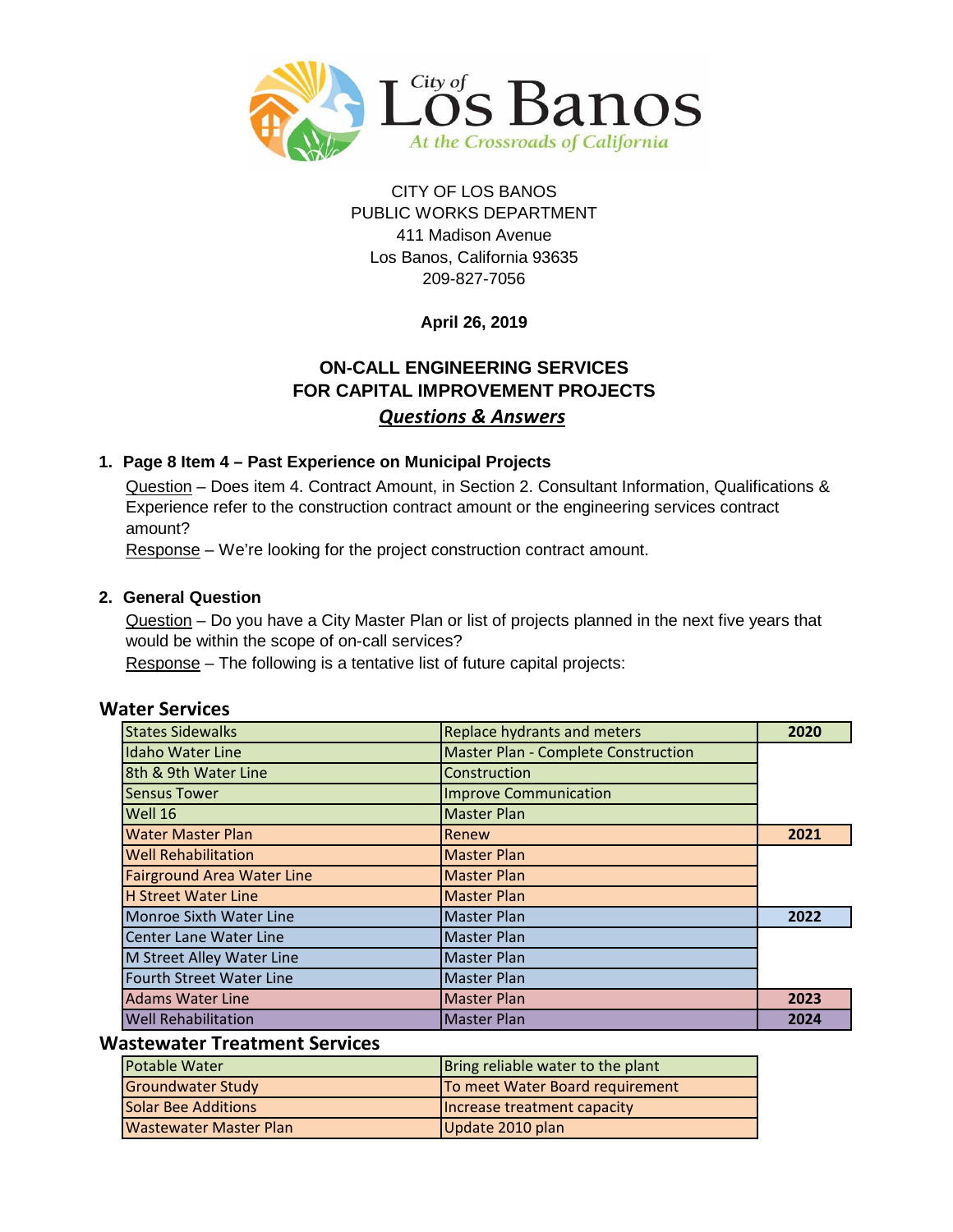# **Collections Services**

| <b>Nantes Storm Basin</b>                 | <b>Master Plan/Land Acquisition/Const</b> |
|-------------------------------------------|-------------------------------------------|
| <b>States Sidewalks</b>                   | Upgrade storm drain inlets                |
| <b>West I Lift Station Rehab</b>          | <b>Master Plan</b>                        |
| Pump Station Rehab - Orchard Terrace      | <b>Master Plan</b>                        |
| <b>Central City Subbasin</b>              | <b>Master Plan/Land Acquisition/Const</b> |
| <b>B Street Storm Line</b>                | <b>Master Plan</b>                        |
| <b>Wastewater Collections Master Plan</b> | Update 2010 plan                          |
| Jefferson Storm Line                      | <b>Master Plan</b>                        |
| Murietta Storm Line                       | <b>Master Plan</b>                        |
| <b>Pacheco Storm Line</b>                 | <b>Master Plan</b>                        |
| <b>Pump Station Rehab</b>                 | <b>Master Plan</b>                        |
| <b>Citrus Second Storm Line</b>           | <b>Master Plan</b>                        |
| H Illinois Storm Line                     | <b>Eliminate Flooding</b>                 |
| <b>H Nevada Storm Line</b>                | <b>Eliminate Flooding</b>                 |
| Jo-Lin Park Manor Pump Storm Station      | <b>Master Plan</b>                        |

### **Street Services**

| <b>States Sidewalks</b>      | Improve pedestrian access     |
|------------------------------|-------------------------------|
| 2019 Street Rehabilitations  | <b>Resurface treatments</b>   |
| <b>CMAQ Sidewalk Infills</b> | Safety improvement/CMAQ grant |
| <b>Traffic Master Plan</b>   | Update 2010 plan (TIF funds)  |
| 2021 Street Rehabilitations  | <b>Resurface treatments</b>   |
| 2023 Street Rehabilitations  | Design resurface treatments   |

### **Solid Waste Services**

| <b>Landfill Closure</b> | State Water Quality Control Board |
|-------------------------|-----------------------------------|
|-------------------------|-----------------------------------|

#### **Assessment Districts**

| Park/Playground/Landscaping           | <b>District Improvement</b> |
|---------------------------------------|-----------------------------|
| <b>Rehab Pioneer Storm Station</b>    | Rehabilitation              |
| Park Equipment Citrus II Park         | Replacement                 |
| Park/Playground/Landscaping           | <b>District Improvement</b> |
| <b>Rehab Jo-Lin Storm Station</b>     | Rehabilitation              |
| <b>Rehab Verona Storm Station</b>     | Rehabilitation              |
| Park/Playground/Landscaping           | <b>District Improvement</b> |
| Park/Playground/Landscaping           | <b>District Improvement</b> |
| <b>Rehab Stonecreek Storm Station</b> | Rehabilitation              |
| Park/Playground/Landscaping           | <b>District Improvement</b> |
| Park/Playground/Landscaping           | <b>District Improvement</b> |
| <b>Veterans Park Lighting</b>         | Replacements                |
| Park/Playground/Landscaping           | District Improvement        |
| Pickleball/BBQ                        | District Improvement        |
| Park/Playground/Landscaping           | <b>District Improvement</b> |
| Park/Playground/Landscaping           | District Improvement        |
| Park/Playground/Landscaping           | <b>District Improvement</b> |
| Park/Playground/Landscaping           | <b>District Improvement</b> |
| Park/Playground/Landscaping           | <b>District Improvement</b> |
| Park/Playground/Landscaping           | <b>District Improvement</b> |
| Park/Playground/Landscaping           | <b>District Improvement</b> |

# **Community Center**

| <b>Community Center Parking</b>  | Improve overflow parking      |
|----------------------------------|-------------------------------|
| <b>Community Center Security</b> | Automatic Gate Closure Hinges |